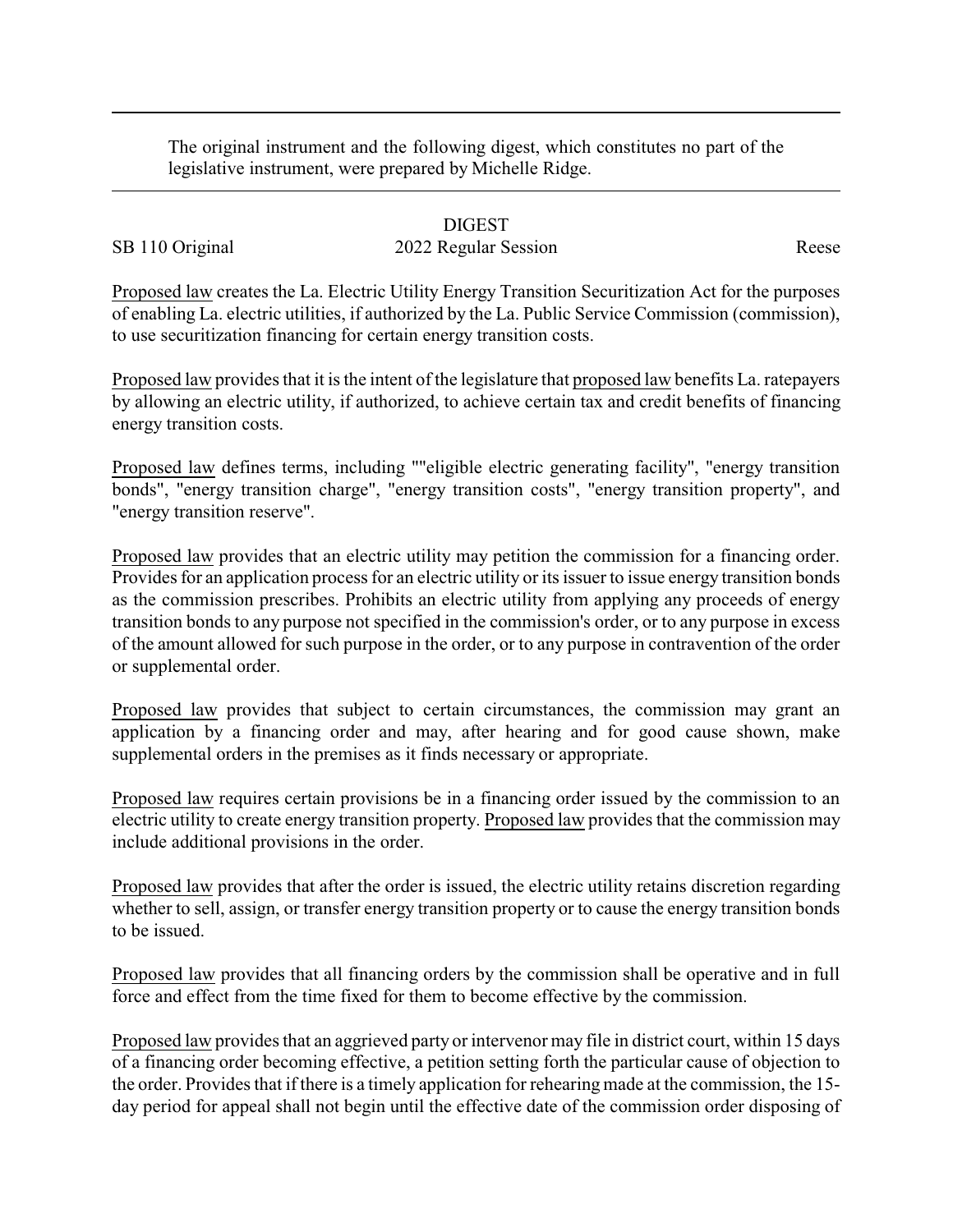the rehearing. Provides for a direct appeal process to the La. Supreme Court from the district court.

Proposed law provides that all energy transition property that is listed in a financing order shall constitute an existing, present contract right constituting an individualized, separate incorporeal movable susceptible of ownership, sale, assignment, transfer, and security interest. Provides the property will exist whether or not the revenues or proceeds arising from the property have been billed, have accrued, or have been collected notwithstanding the fact that the value or amount of the property is or may be dependent on the future provision of service to customers by the electric utility and the future consumption by customers of electricity. The energy transition property created by a financing order shall be a vested contract right, and the financing order shall create a contractual obligation of irrevocability by the commission in favor of the electric utility and its assignees and financing parties.

Proposed law provides that energy transition property listed in a financing order shall continue to exist until the energy transition bonds are paid in full and all financing costs of the bonds have been recovered in full.

Proposed law provides that all or any portion of energy transition property listed in the financing order issued to an electric utility may be sold, assigned, or transferred to an assignee or be encumbered by a security interest to secure energy transition bonds issued pursuant to the order and other financing costs. Provides that each sale, assignment, transfer, or security interest granted by an electric utility or assignee shall be considered to be a transaction in the ordinary course of business.

Proposed lawprovides that the description of energytransition propertysold, assigned, or transferred to an assignee in any sale agreement, purchase agreement, or other transfer agreement, encumbered to a secured party in any security agreement, or indicated in any financing statement shall be sufficient only if the description or indiction refers to the specific financing order that created the energy transition property and states that such agreement or financing statement covers all or part of the property described in the financing order.

Proposed law provides that energy transition property is an individualized, separate incorporeal movable susceptible of ownership, sale, assignment, transfer, and security interest encumbrance.

Proposed law provides that if the electric utility defaults on any required payment of charges arising from the energy transition property listed in the financing order, the district court of the domicile of the commission, upon application of an interested party, and without limiting any other remedies available to the applying party, shall order the sequestration and payment of the revenues arising from the energy transition property to the financing parties or their representatives. Provides the order shall remain in full force and effective, notwithstanding any reorganization, bankruptcy, or other insolvency proceedings with respect to the electric utility or its successors or the assignees.

Proposed law provides to the extent provided in a financing order, the following:

(1) The interest of an assignee or secured party in energy transition property listed in a financing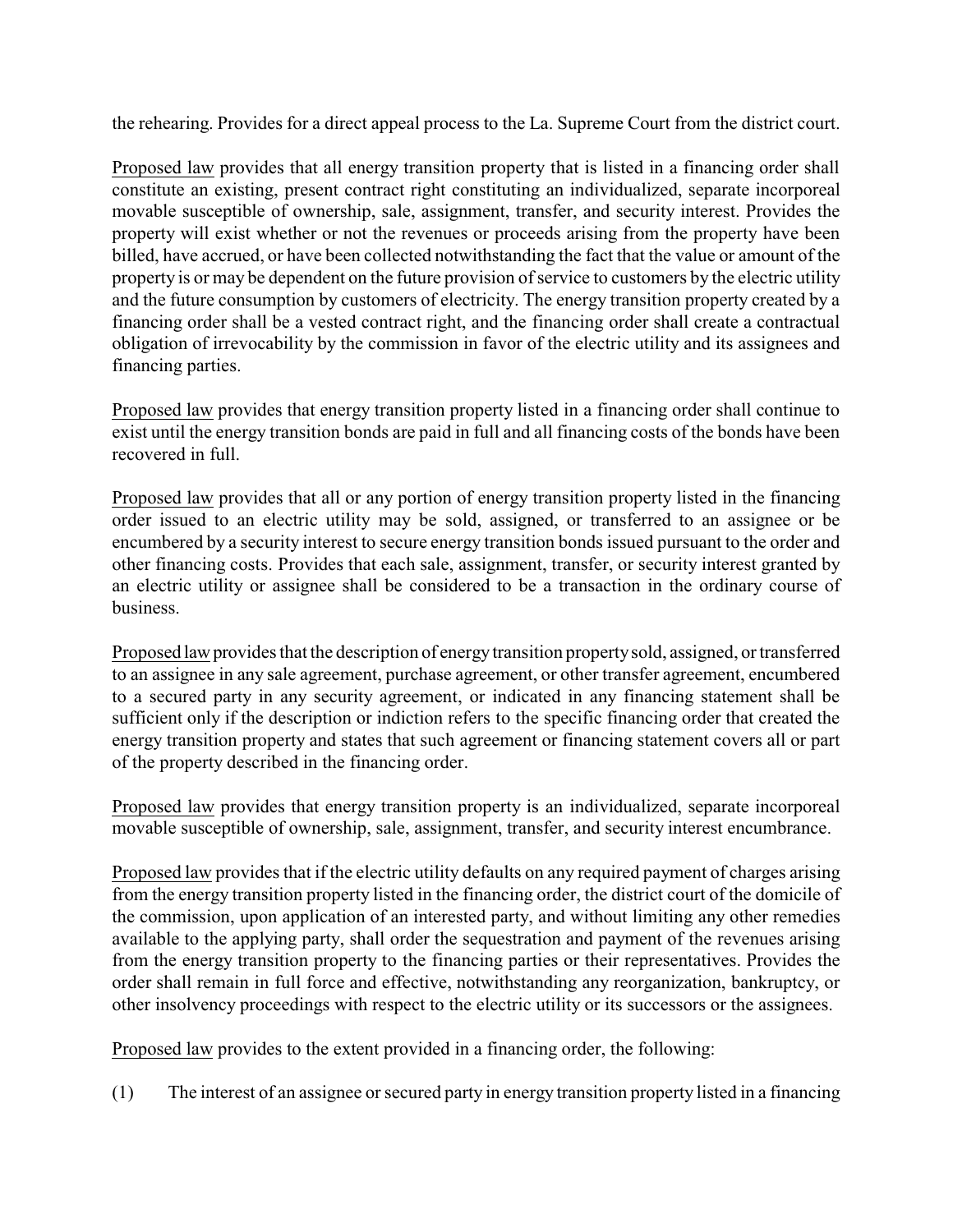order shall not be subject to setoff, counterclaim, surcharge, or defense by the electric utility or by any customer of the electric utility or other person, or in connection with the reorganization, bankruptcy, or other insolvency of the electric utility or any other person.

(2) Any successors to an electric utility shall perform and satisfy all obligations of, and have the same rights under a financing order as, the electric utility under the order in the same manner and to the same extent as the electric utility, including collecting and paying to the persons entitled to receive them, the revenues, collections, payments, or proceeds of the energy transition property.

Proposed law provides relative to the sale, assignment, or other transfer of energytransition property.

Proposed law provides that the Uniform Commercial Code-Secured Transactions shall not apply to energy transition property or any right, title, or interest of a utility or assignee, whether before or after the issuance of the financing order, except as otherwise provided in proposed law. Provides such right, title, or interest pertaining to a financing order shall not be treated as proceeds of any right or interest other than of the financing order and the energytransition propertyarising from the financing order. Provides that all revenues and collections resulting from energy transition property shall constitute proceeds only of the energy transition property arising from the financing order.

Proposed law, with respect to filings of financing statements or control of deposit accounts or investment propertyas original collateral, governs the creation, attachment, granting, perfection, and priority of security interests in energy transition property to secure energy transition bonds and financing costs. Provides that energy transition property shall not be susceptible of pledge under the provisions of the Civil Code.

Proposed law provides that a security interest in energy transition property shall be valid and enforceable against the electric utility and its successors, any assignee, and any third party and attaches to energy transition property only after certain conditions are met.

Proposed law provides that a security interest in energy transition property shall be perfected only if it has attached and a financing statement indicating the energy transition property collateral covered has been filed. Provides that a financing statement shall be filed to perfect all security interests and liens in energy transition property. Provides that a security interest in energy transition property shall be perfected when it has attached and when the applicable financing statement has been filed.

Proposed law provides that the interest of a secured party shall not be perfected unless a financing statement is filed, and after perfection, the secured party's interest continues in the energy transition property and all proceeds of such energy transition property, whether or not billed, accrued, or collected, and whether or not deposited into a deposit account and however evidenced. Provides that a security interest in proceeds of energy transition property shall be a perfected security interest if the security interest in the energy transition property was perfected in accordance with proposed law.

Proposed law provides that financing statements shall be filed, indexed, maintained, amended,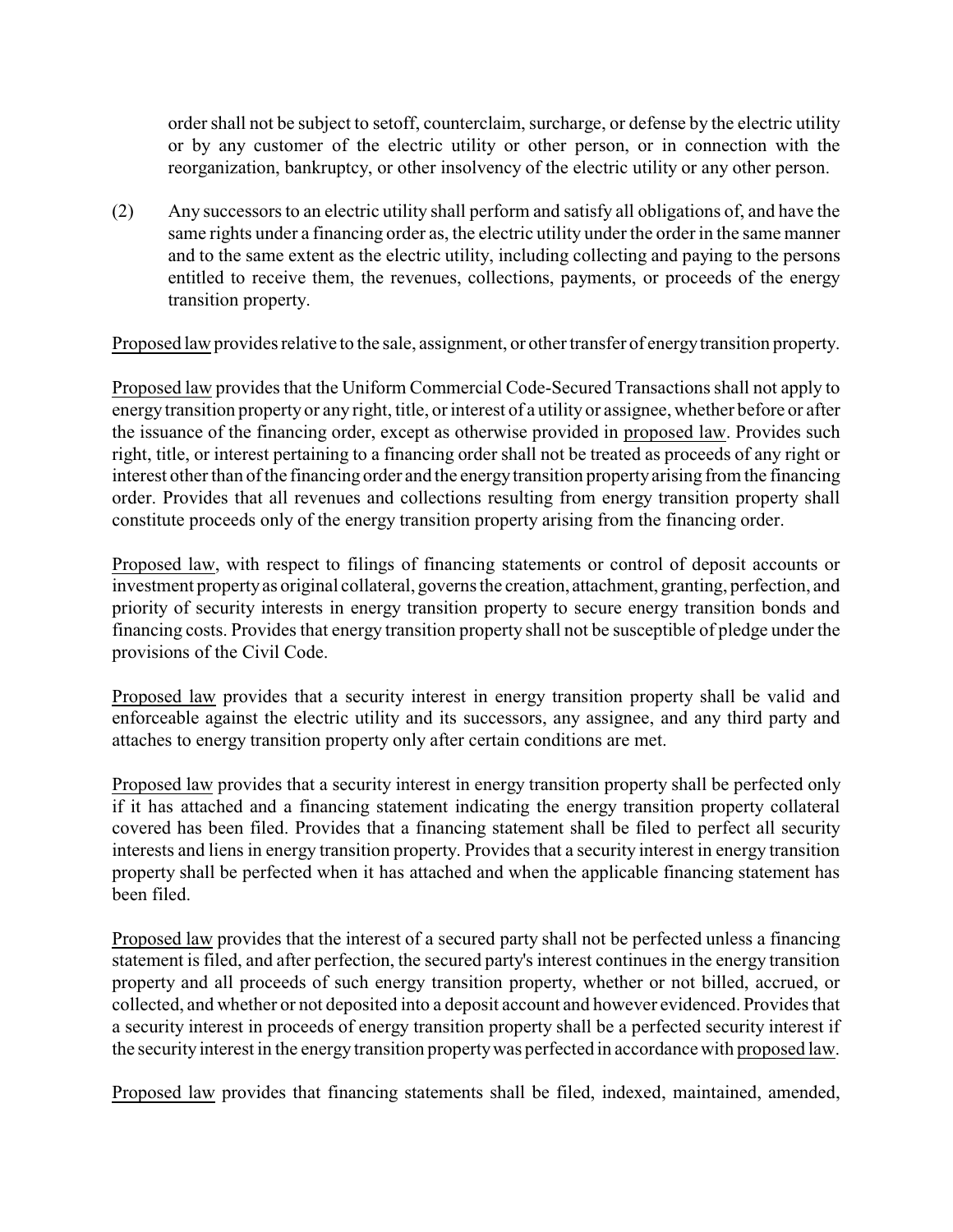assigned, continued, and terminated in the same manner and in the same system of records maintained for the filing of financing statements pursuant to the Uniform Commercial Code-Secured Transactions. Provides that the filing of the financing statement shall be the only method of perfecting a lien or security interest on energy transition property and the statement shall be filed as if the debtor named were located in the state.

Proposed law provides for the priority of conflicting security interests of secured parties in the same interest or rights in any energy transition property as follows:

- (1) Conflicting perfected security interests of secured parties rank according to priority in time of perfection.
- (2) A perfected security interest of a secured party shall have priority over a conflicting unperfected security interest of a secured party.
- (3) A perfected security interest of a secured party shall have priority over a person who becomes a lien creditor after the perfection of such secured party's security interest.

Proposed law provides that a perfected security interest in energy transition property and all proceeds of such property shall have priority over a conflicting lien or privilege of any nature in the same collateral property, except a security interest shall be subordinate to the rights of a person that becomes a lien creditor before the perfection of such interest.

Proposed law provides that the relative priority of a perfected security interest of a secured party shall not be adversely affected by any security interest, lien, or privilege in a deposit account of the electric utility that is a collector and into which the revenues are deposited.

Proposed law provides that the priority of a security interest shall not be defeated or impaired by any later modification of the financing order or energy transition property or by the commingling of funds arising from energy transition property with other funds. Any other security interest that may apply to those funds shall be terminated as to all funds transferred to a segregated account for the benefit of an assignee or financing party or to an assignee or financing party directly.

Proposed law provides that the Uniform Commercial Code-Secured Transactions, including choice of law rules, shall govern the perfection by control, the effect of perfection by control, and the priority of a security interest granted by the issuer of and securing energy transition bonds held by a secured party having control of a segregated deposit account or securities account as original collateral into which revenues, collections, or proceeds are deposited or credited.

Proposed law provides for the foreclosure on or enforcement of security interest in any energy transition property if a default occurs.

A security interest created in accordance with proposed law may provide for a security interest in after-acquired collateral. Proposed law provides that a security interest granted shall not be invalid or fraudulent against creditors solely because the grantor or the electric utility as collector or servicer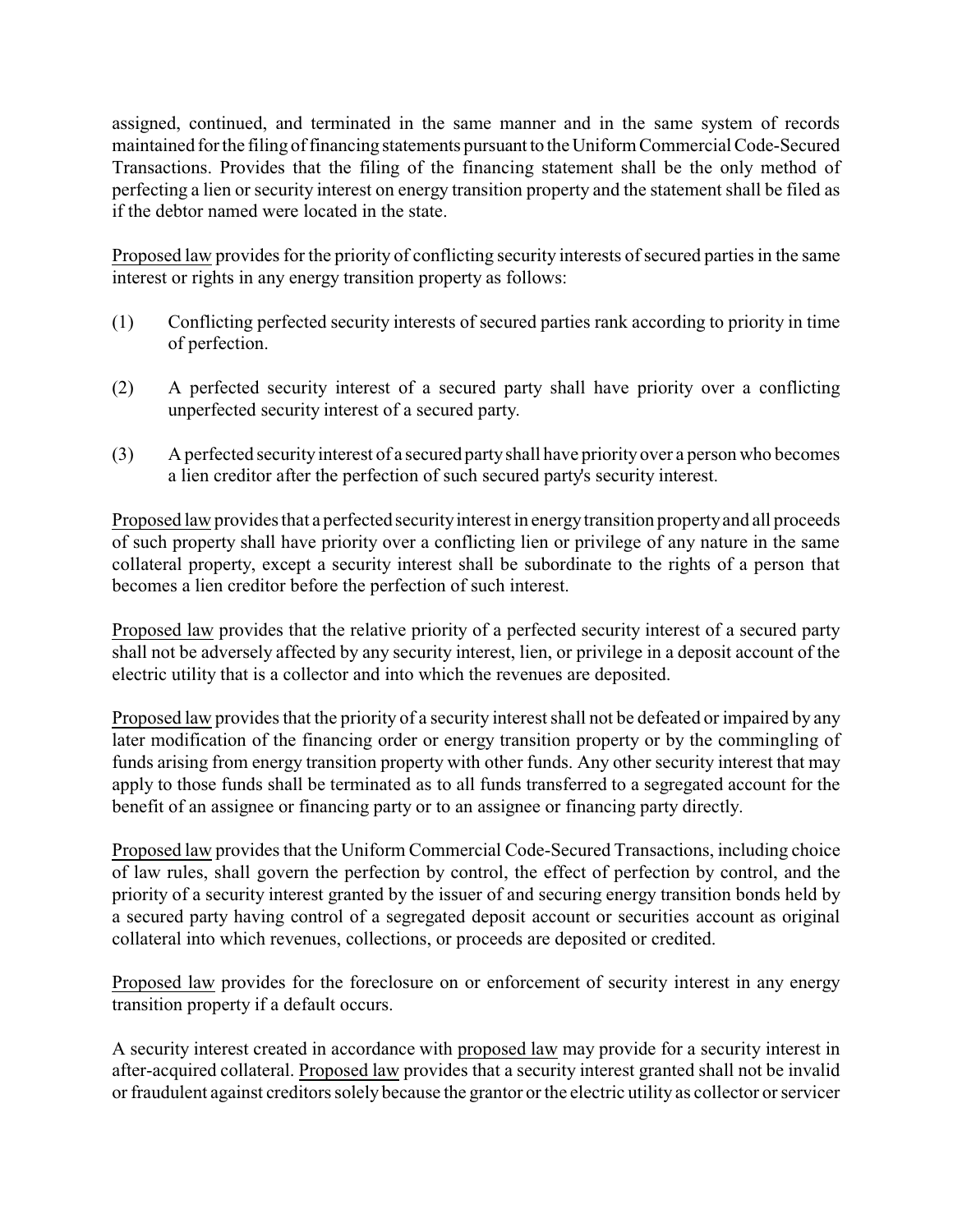has the right or ability to commingle the collateral or proceeds, or collect, compromise, enforce, and otherwise deal with collateral.

Proposed law provides that any action arising to enforce a security interest in energy transition property shall be brought in the district court of the domicile of the commission. The suits shall be governed by the Code of Civil Procedure and other laws applicable to executory proceedings.

Proposed law provides relative to conflict of laws and provides that proposed law governs the validity, enforceability, attachment, creation, perfection, the effect of perfection or nonperfection, priority, exercise of remedies, and venue with respect to the sale, assignment, or transfer of an interest or right or the creation of a security interest in any energy transition property.

Proposed law provides that if there a conflict between proposed law and any other law, proposed law governs.

Proposed law provides that energy transition bonds are not a debt or general obligation of the state or any of its political subdivisions, agencies, or instrumentalities and shall not be a charge on their full faith and credit and the bonds issued shall contain on the face of a statement the following: "Neither the full faith and credit nor the taxing power of the state of Louisiana is pledged to the payment of the principal of, or interest on, this bond."

Proposed law provides that the state and the Legislature of Louisiana each pledge to and agree with bondholders, the owners of the energy transition property, and other financing parties that, until the financing costs and the energy transition bonds and any ancillary agreements have been paid and performed in full, the state shall not perform certain acts, including amending the provisions of proposed law that authorize the commission to create an irrevocable contract right by the issuance of a financing order, to create energy transition property, and to make the energy transition charges imposed by a financing order irrevocable, binding, and nonbypassable charges.

Proposed law shall not preclude limitation or alteration if and when full compensation is made by law for the full protection of the energy transition charges imposed, charged, and collected pursuant to a financing order and full protection of the holders of energy transition bonds and any assignee or financing party.

Proposed law authorizes any person or entity that issues energy transition bonds to include proposed law pledges in the bonds and related documents.

Proposed law provides that an assignee or financing party shall not be considered an electric utility or person providing electric service by virtue of engaging in proposed law transactions.

Proposed law is not intended to be nor shall be construed to constitute any limitation, derogation, or diminution of the jurisdiction or authority of the commission.

Proposed law provides that a utility may finance energy transition costs that were incurred before August 1, 2022.